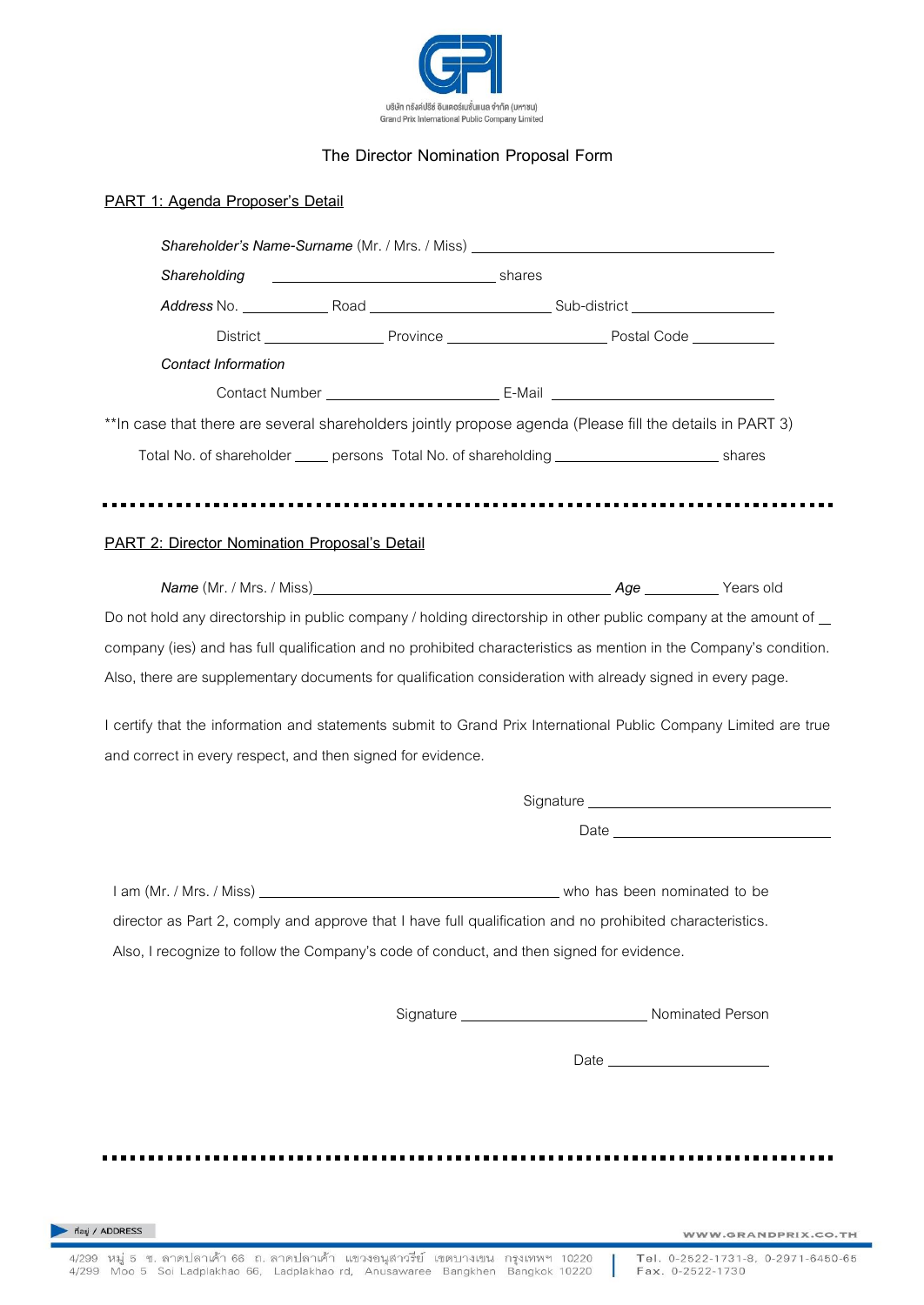

## **PART 3: Agenda Proposer's Detail (Additional)**

|                   | 1. Shareholder's Name-Surname (Mr. / Mrs. / Miss) ______________________________ |                     |
|-------------------|----------------------------------------------------------------------------------|---------------------|
|                   | Shareholding<br>shares stream and the shares shares                              |                     |
|                   |                                                                                  |                     |
|                   |                                                                                  |                     |
| 2.                | Shareholder's Name-Surname (Mr. / Mrs. / Miss) _________________________________ |                     |
|                   | Shareholding<br>shares stream and the stream of the shares                       |                     |
|                   |                                                                                  |                     |
|                   |                                                                                  |                     |
| 3.                | Shareholder's Name-Surname (Mr. / Mrs. / Miss) _________________________________ |                     |
|                   | shares stream and the stream of the shares<br>Shareholding                       |                     |
|                   |                                                                                  |                     |
|                   |                                                                                  |                     |
| 4.                | Shareholder's Name-Surname (Mr. / Mrs. / Miss) _________________________________ |                     |
|                   | Shareholding<br>shares stream and the stream of the shares                       |                     |
|                   |                                                                                  |                     |
|                   |                                                                                  |                     |
| 5.                | Shareholder's Name-Surname (Mr. / Mrs. / Miss) _________________________________ |                     |
|                   | Shareholding                                                                     |                     |
|                   |                                                                                  |                     |
|                   |                                                                                  |                     |
|                   |                                                                                  |                     |
| Remarks           |                                                                                  |                     |
|                   |                                                                                  |                     |
| ที่อยู่ / ADDRESS |                                                                                  |                     |
|                   |                                                                                  | WWW.GRANDPRIX.CO.TH |